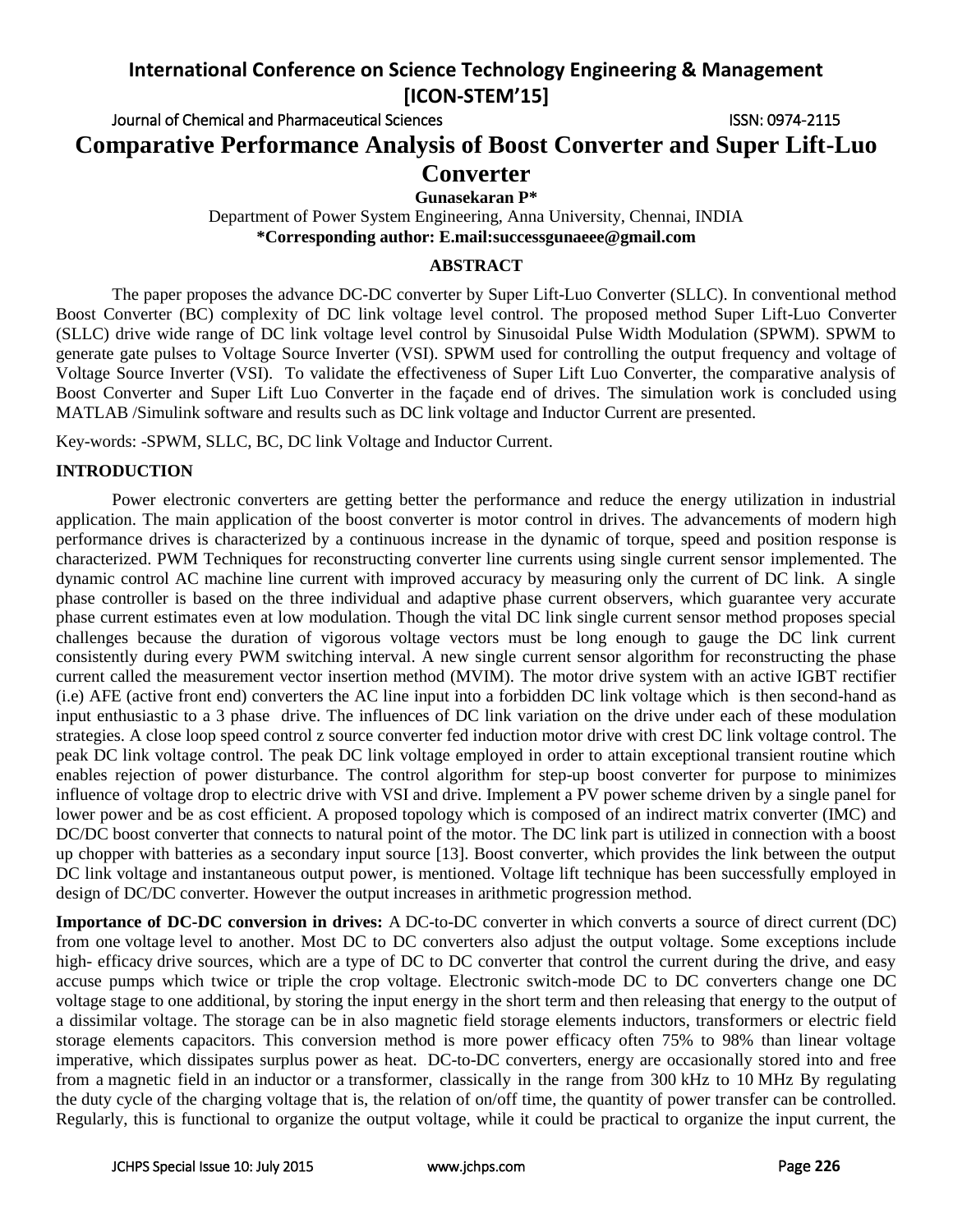#### Journal of Chemical and Pharmaceutical Sciences **ISSN: 0974-2115** ISSN: 0974-2115

output current, or maintain a constant power. Transformer-based converters may give isolation between the input and the output. In common, the term "DC-to-DC converter" refers to switching converters.

**Boost Converter in drives:** The Boost Converter is a step-up DC/DC voltage. It works in second quadrant operation. The output voltage increases in arithmetic progression. Boost converter which has the limitation over DC link voltage level and complexity of control circuit.



#### **Fig.1.Boost Converter**

The output voltage is calculated by the formula,



Where T is the repeating period  $T = \frac{1}{f}$ , f is the chopping frequency,  $t_{on}$  is the switch-on time,

Duty cycle of conduction period is,

$$
G = \frac{t_{on}}{t_{on+t_{off}}} = \frac{t_{on}}{T}.
$$
 (6)



#### **Fig.2.Simulink model for Boost Converter**

**Super Lift Luo Converter in drives:** The Super Lift- Luo Converter is a step-up DC/DC voltage. It works in second quadrant operation. The output voltage increases in geometric progression. SLLC at the front end, which Boost up the DC link voltage level in a wide range and also the control to the inverter using SPWM for controlling the output frequency and voltage of Voltage Source Inverter (VSI).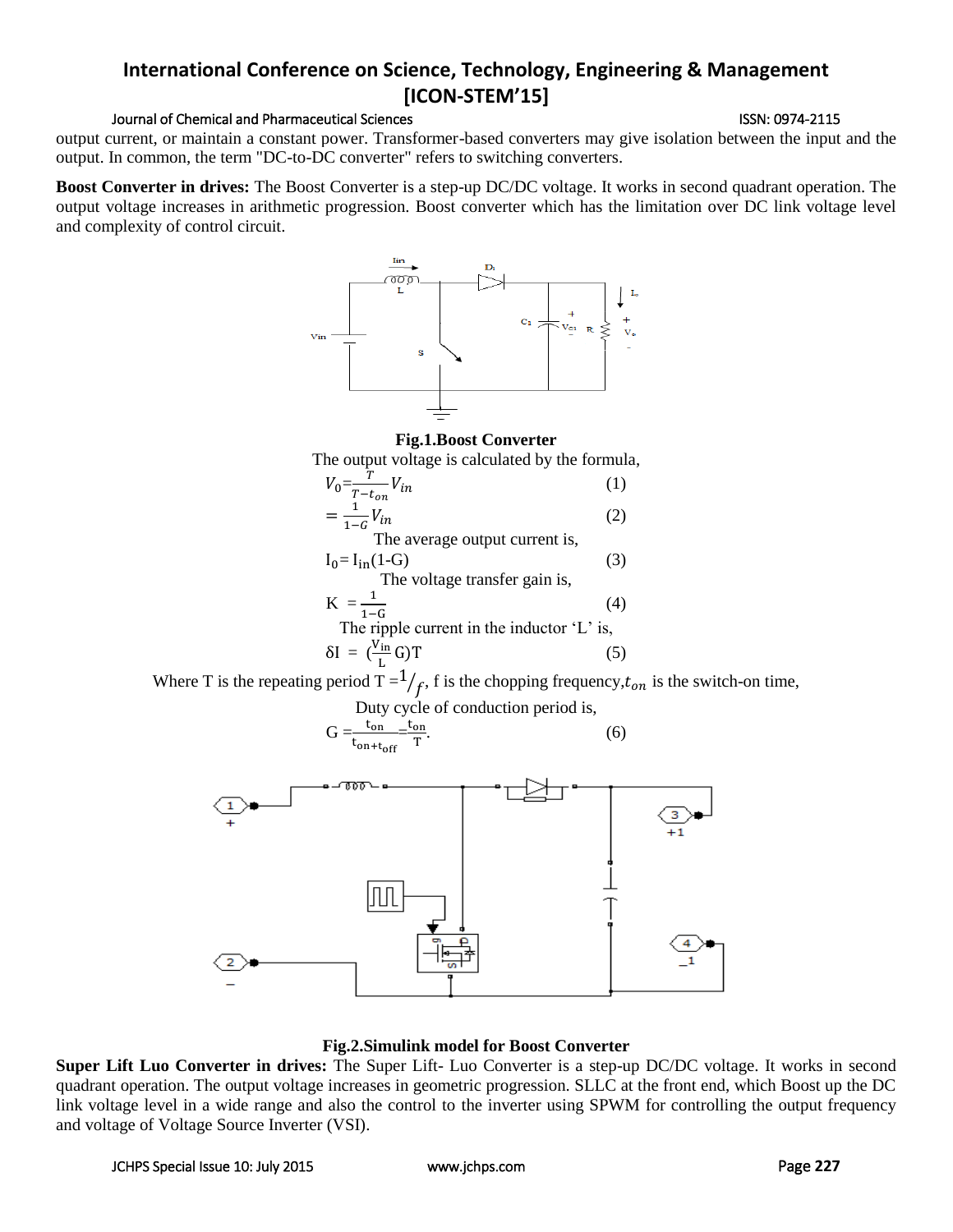Journal of Chemical and Pharmaceutical Sciences **ISSN: 0974-2115** ISSN: 0974-2115



**Fig.3.Super Lift Luo Converter fed IM drive** The output voltage is calculated by the formula,





**Sinusoidal Pulse Width Modulation:** Sinusoidal Pulse Width Modulation techniques three sinusoidal reference voltages are compared to carrier (triangular) are desired magnitude and frequency. Here compared output forms the gate pulses for three phase voltage source inverter. The main advantage of SPWM is that power loss in the switching devices is very low, there no voltage drop across the switch.



**Fig.5.Sinusoidal Pulse Width Modulation**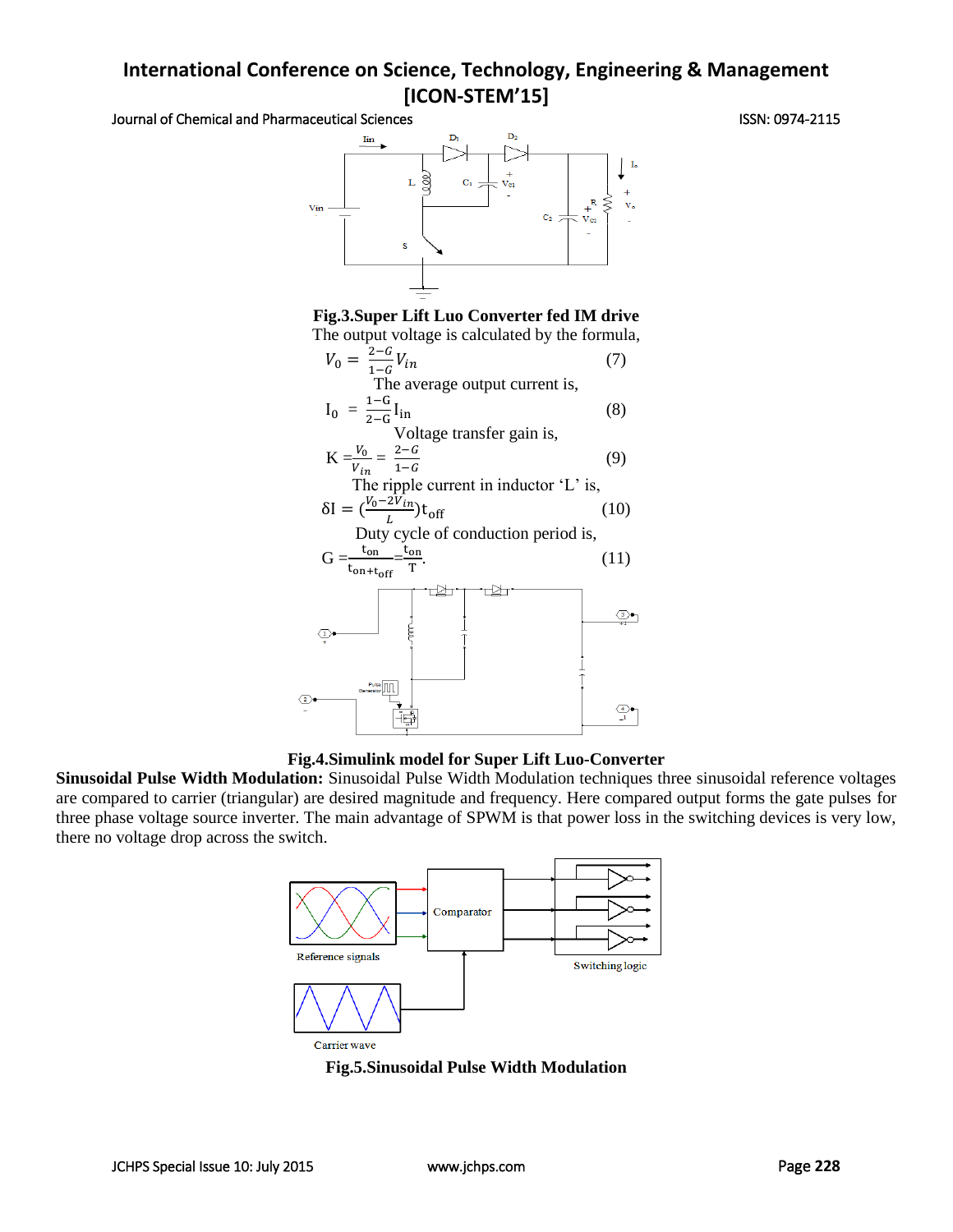Journal of Chemical and Pharmaceutical Sciences **ISSN: 0974-2115** ISSN: 0974-2115



#### **Fig.6.Simulink model for SPWM**

**Simulation Work and Result:** To evaluate the performance of both Boost Converter and Super Lift Luo Converter of a simulation done by MATLAB 2010a software. The simulation parameters are tabulated in Table I **Table.1.Simulation Parameters**

| Table.T.Shihulation Parameters                |                      |                     |
|-----------------------------------------------|----------------------|---------------------|
| <b>Parameter</b>                              | <b>Boost</b>         | <b>SLLC</b>         |
|                                               | <b>Converter</b>     |                     |
| <b>Input AC Voltage</b>                       | 230V                 | 230V                |
| Switch 'S' used in DC-<br><b>DC Converter</b> | <b>MOSFET</b>        | <b>MOSFET</b>       |
| <b>Conduction duty G</b><br>of Switch 'S'     | 0.5                  | 0.5                 |
| <b>Inductor</b>                               | 0.5Mh                | 5mH                 |
| Capacitor                                     | $1500 \mu F$         | $1200 \mu F$        |
|                                               |                      | 1500 <sub>u</sub> F |
| <b>Voltage Source Inverter</b>                | <b>IGBT</b> Inverter |                     |

Input and Output Voltage of BC



**Fig.7.Input and Output Voltage of Boost Converter**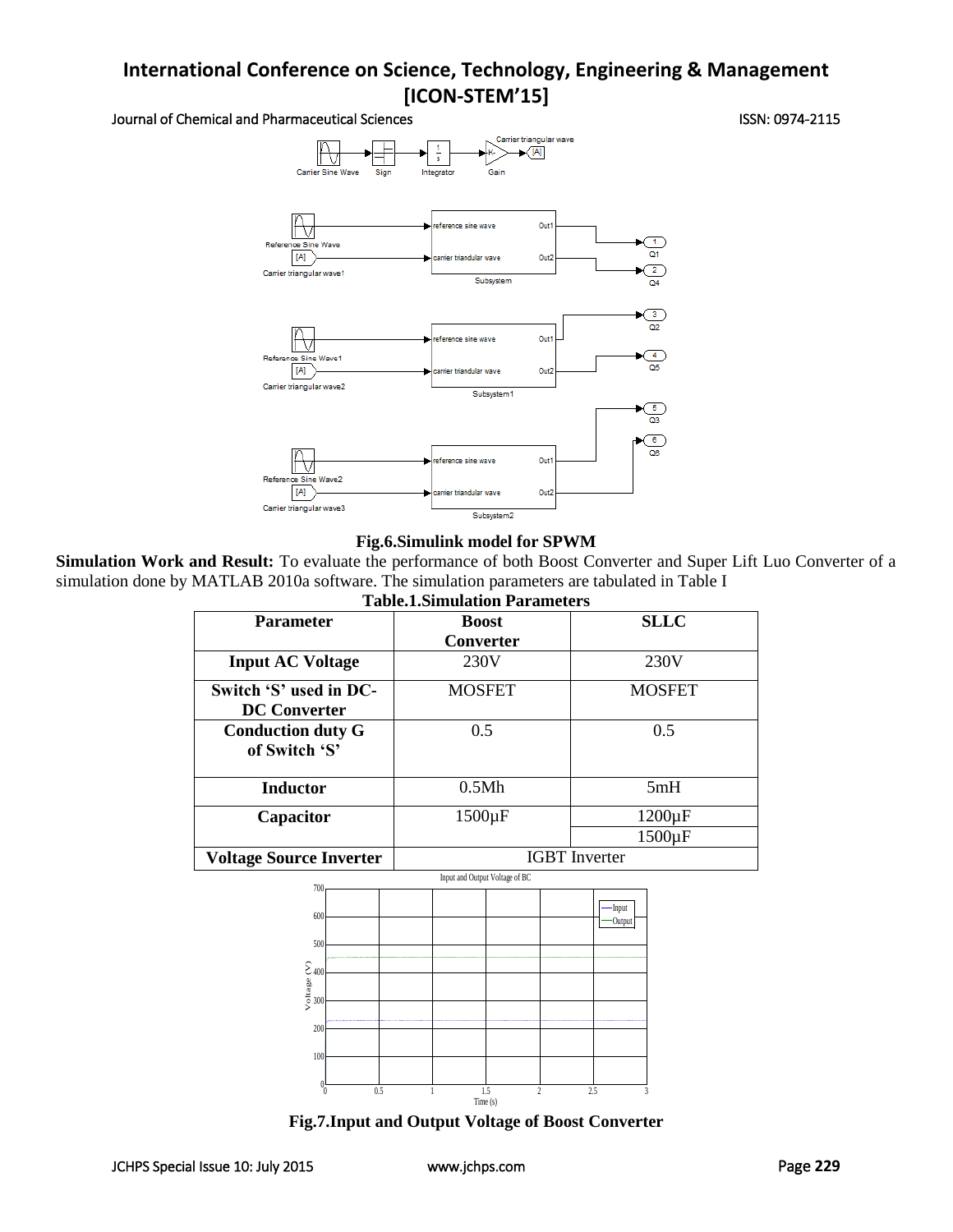Journal of Chemical and Pharmaceutical Sciences **ISSN: 0974-2115** ISSN: 0974-2115





**(**SLLC) Super-Lift Luo-Converter is used to step up voltage into three times of input voltage. (BC) Boost Converter is used to step up voltage into two times of input voltage. Fig shows that SLLC as better and smooth voltage than BC.



**Fig.10.Inductor Current of SLLC**

Inductor current of SLLC is fewer ripples current but Inductor Current of BC high ripple Current. **CONCLUSION**

This paper presents the effectiveness of Super Lift Luo Converter (SLLC) over Boost Converter (BC) in front end drives. The simulation work has been concluded and results demonstrated the efficacy of SLLC over BC. It is concluded that the implementation of SPWM influences the raise time. Comparing the DC link voltage level, the performance of Super Lift Luo Converter dominates Boost Converter which adds mainly advantage of the proposed paper. Inductor Current SLLC is better than BC has been demonstrated.

### **REFERENCES**

Ahmed Hammoda, Mohammed Buamud, Mahmoud Nasr and Mohamed Tamasas, Estimation of advance DC/DC Luoconverter based on energy factor and sub-sequential parameters, Energy Conference (ENERGYCON), IEEE International, 2014.